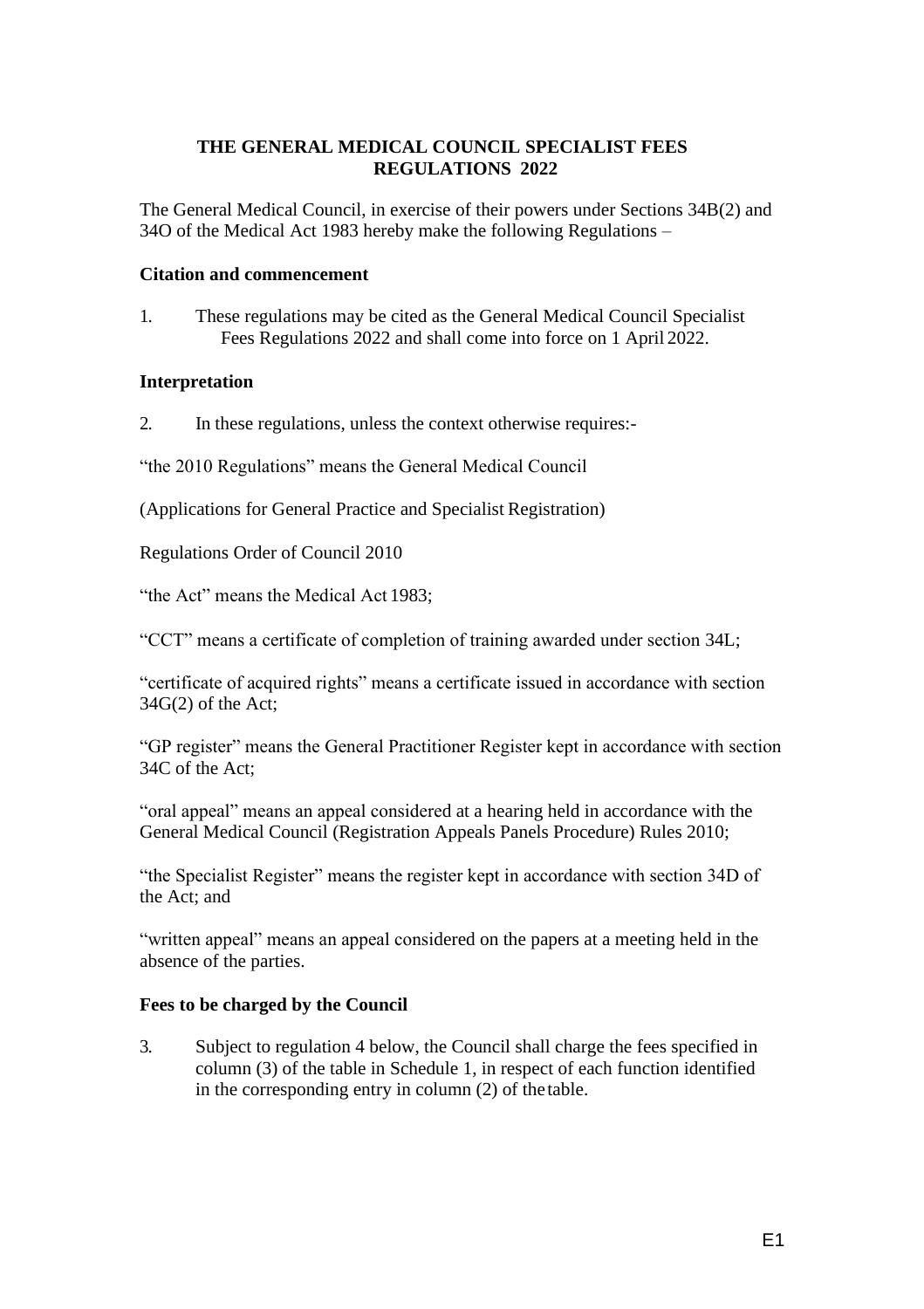#### **Transitional arrangements**

4. Where an applicant has made an unsuccessful application for a written statement of eligibility under regulation 7(1)(b) of the 2010 Regulations, and makes a further application or request on new evidence within three years from the date of the prior determination, then the fee shall be £750.

#### **Adjustments**

5. Where an applicant has made an application under the 2010 Regulations for a written statement that a person is eligible for inclusion in the General Practitioner Register or the Specialist Register which has been withdrawn the Registrar shall refund to him the amount of the fee and may withhold or charge a fee, as set out in the table in Schedule 1, in respect of the handling of that application.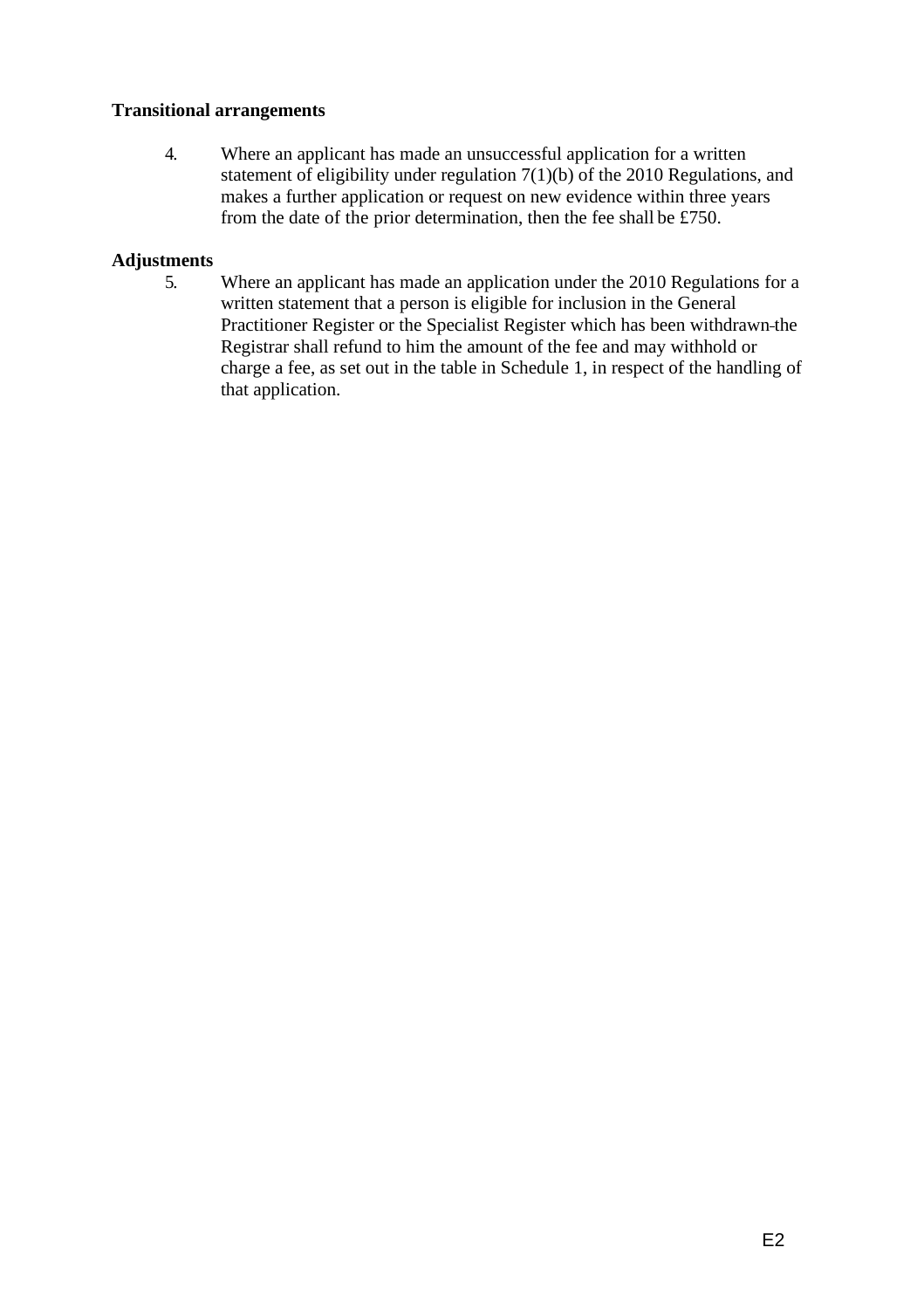## **Revocation**

5.

- (1) The General Medical Council Certification Fees Regulations 2021 are hereby revoked.
- (2) Notwithstanding anything contained in these regulations any fees due to the Council under or by virtue of the regulations that have been revoked shall remain due to the Council as though they were payable under these regulations.

Given under the official seal of the General Medical Council this day of 9 December 2021

*Dame Carrie* 

*MacEwen Chair*

*Charlie Massey Registrar*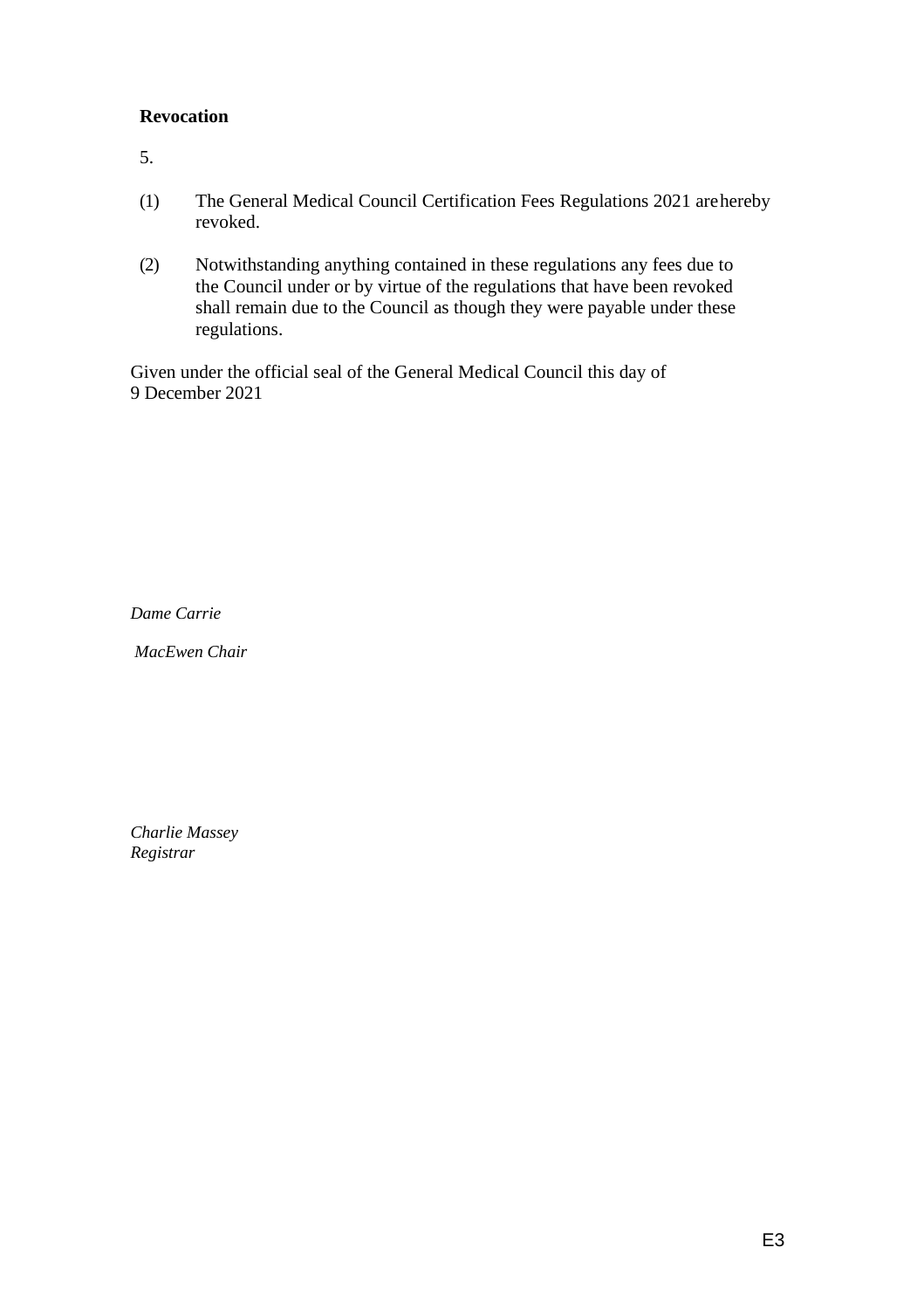# Regulation 3

# **SCHEDULE 1**

| No. | <b>Service provided by the Council</b>                                                                                                                                                                                                                                                                                                                                                                                               | Fee payable |
|-----|--------------------------------------------------------------------------------------------------------------------------------------------------------------------------------------------------------------------------------------------------------------------------------------------------------------------------------------------------------------------------------------------------------------------------------------|-------------|
| 1.  | Application under the General Medical Council<br>(Award of Certificates) Rules 2010 for the award<br>of a CCT                                                                                                                                                                                                                                                                                                                        | £452        |
| 2.  | Application under the General Medical Council<br>(Award of Certificates) Rules 2010 for the issue<br>of a certificate of acquired rights                                                                                                                                                                                                                                                                                             | £316        |
| 3.  | Request made under The General Medical<br>Council (Applications for General Practice and<br>Specialist Registration) Regulations 2010 for a<br>written statement that a person is eligible for<br>inclusion in the General Practitioner Register or<br>the Specialist Register                                                                                                                                                       | £1727       |
| 3a. | In respect of a request made under row 3 of this<br>table which is subsequently withdrawn:                                                                                                                                                                                                                                                                                                                                           |             |
|     | on the grounds of ineligibility                                                                                                                                                                                                                                                                                                                                                                                                      | £96         |
|     | if determined after initial evidence assessment                                                                                                                                                                                                                                                                                                                                                                                      | £560        |
|     | if determined after additional evidence assessment                                                                                                                                                                                                                                                                                                                                                                                   | £957        |
|     | following submission for clinical evaluation                                                                                                                                                                                                                                                                                                                                                                                         | £1727       |
| 4.  | Where an applicant has made an unsuccessful<br>request under The General Medical Council<br>(Applications for General Practice and Specialist<br>Registration) Regulations 2010 for a written<br>statement that a person is eligible for inclusion in<br>the General Practitioner Register or the Specialist<br>Register and makes a further request on new<br>evidence within 12 months from the date of the<br>prior determination | £750        |
| 4a. | In respect of a request made under row 4 of this<br>table which is subsequently withdrawn:                                                                                                                                                                                                                                                                                                                                           |             |
|     | before submission to college                                                                                                                                                                                                                                                                                                                                                                                                         | £96         |
|     | after submission to college                                                                                                                                                                                                                                                                                                                                                                                                          | £750        |